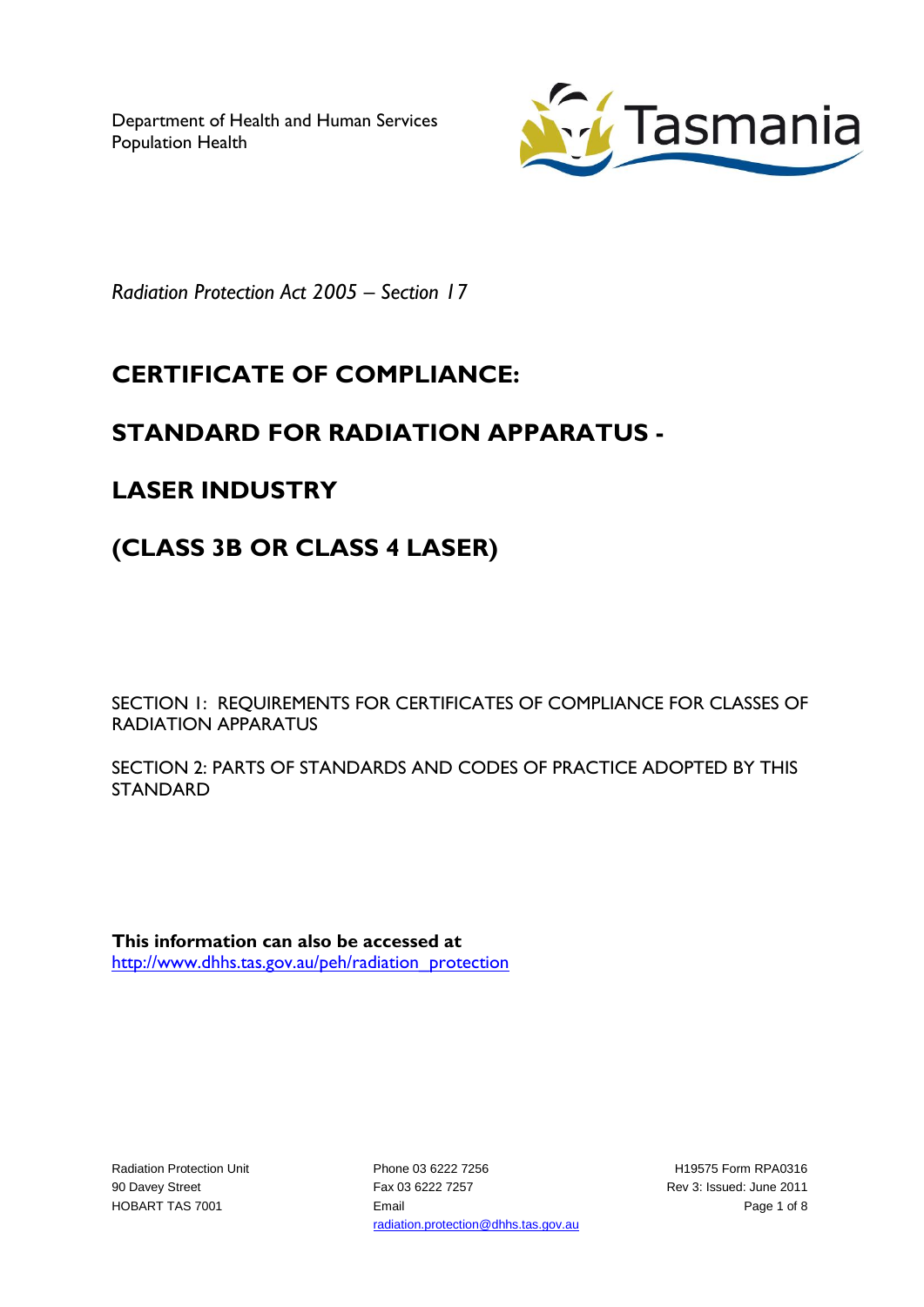#### **Section 1 –** REQUIREMENTS FOR CERTIFICATES OF COMPLIANCE FOR CLASSES OF RADIATION APPARATUS

#### **PART – A**

**Section 2 of this Standard is to be used by an accredited person when assessing Radiation Apparatus, classified by Radiation Protection Act 2005 "Laser Class 3B" or "Laser Class 4" used for industrial purposes, for the purpose of issuing a certificate of compliance in accordance with 17 (1) (b) of the Radiation Protection Act 2005.**

**The Radiation Apparatus must be shown to fully comply with the requirements in Section 2 of this Standard.**

**† Where an item was demonstrated to comply at the time of manufacture or supply, ongoing compliance for that item may be stated only if it is reasonable to assume there has been no change, modification, damage or unacceptable wear and tear to that item since the time of manufacture.** 

**The requirements in Section 2 are taken from the following:**

AS/NZS 2211.1-2004 (equiv. to IEC 60825-1:2001,MOD)

*Safety of laser products Part 1:Equipment classification, requirements and users guide.*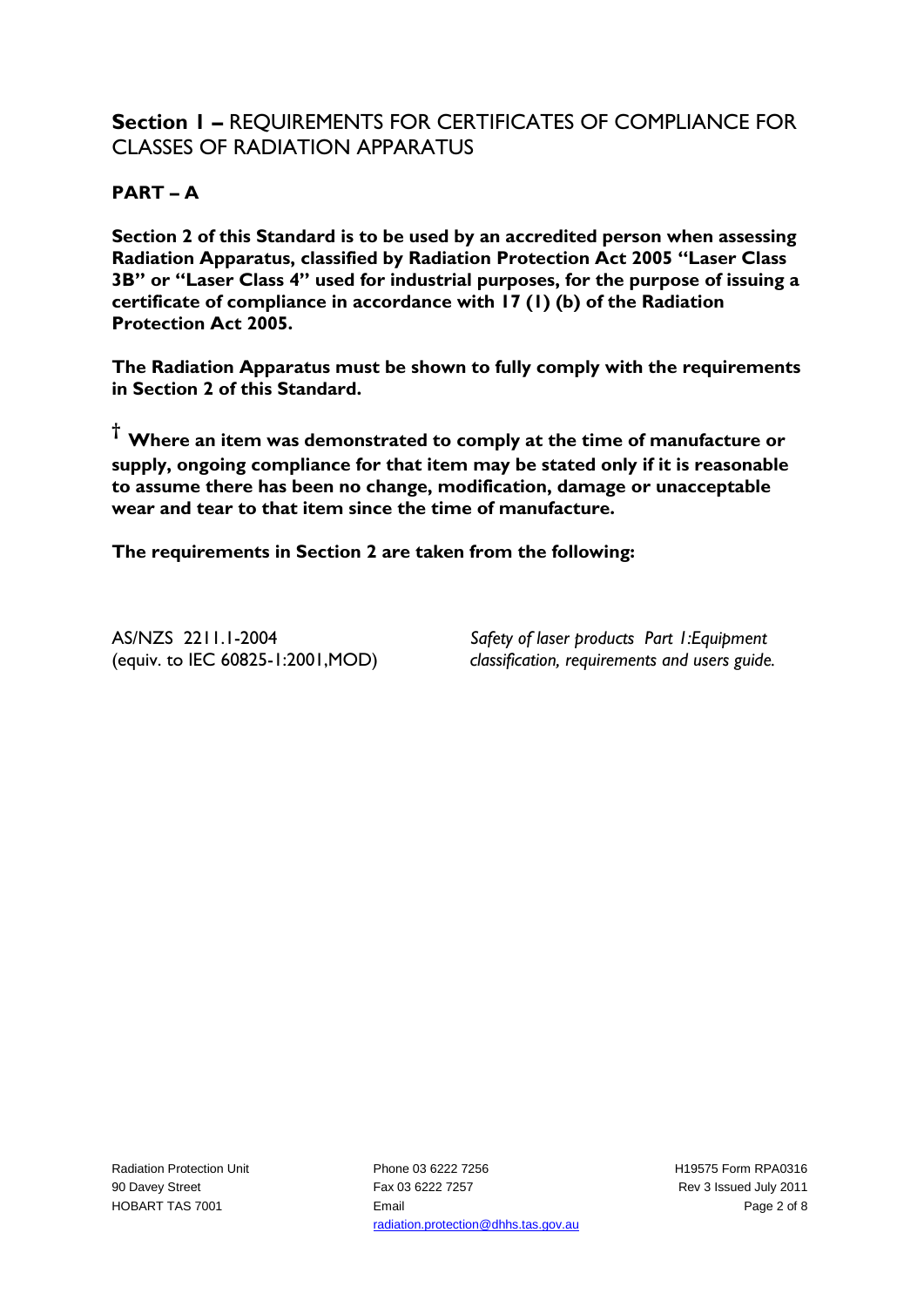#### **PART – B**

**The Standards listed in this part are to be used by a person or company licensed to manufacture or sell Radiation Apparatus, classified by Radiation Protection Act 2005 licences as "Laser Class 3B" or "Laser Class 4" used for industrial purposes, for the purpose of issuing a certificate of compliance in accordance with 17 (1) (b) of the Radiation Protection Act 2005.**

**The holder of a licence to manufacture or sell such Radiation Apparatus must be able to show that the Radiation Apparatus fully complies with the following Standards\* .**

AS/NZS 2211.1-2004 (equiv. to IEC 60825-1:2001,MOD)

*Safety of laser products Part 1:Equipment classification, requirements and users guide.*

1

Radiation Protection Unit 90 Davey Street HOBART TAS 7001

Phone 03 6222 7256 Fax 03 6222 7257 Email radiation.protection@dhhs.tas.gov.au H19575 Form RPA0316 Rev 3 Issued July 2011 Page 3 of 8

<sup>\*</sup> In many cases radiation apparatus will bear the **"CE"** mark**.** As part of the process of obtaining a CE mark the manufacturer makes an application to a "Certifying Body" to have the equipment assessed. During this assessment the manufacturer would, in their application, state the "Standards" that they wished to be tested against.

In order for licensed manufacturers or sellers to issue a certificate of compliance under the Radiation Protection Act 2005, they need only demonstrate that they hold, or have access to, the *Declaration of Conformity* documents which show that the "make and model" of apparatus they are supplying complies with the Standards listed in Part B above.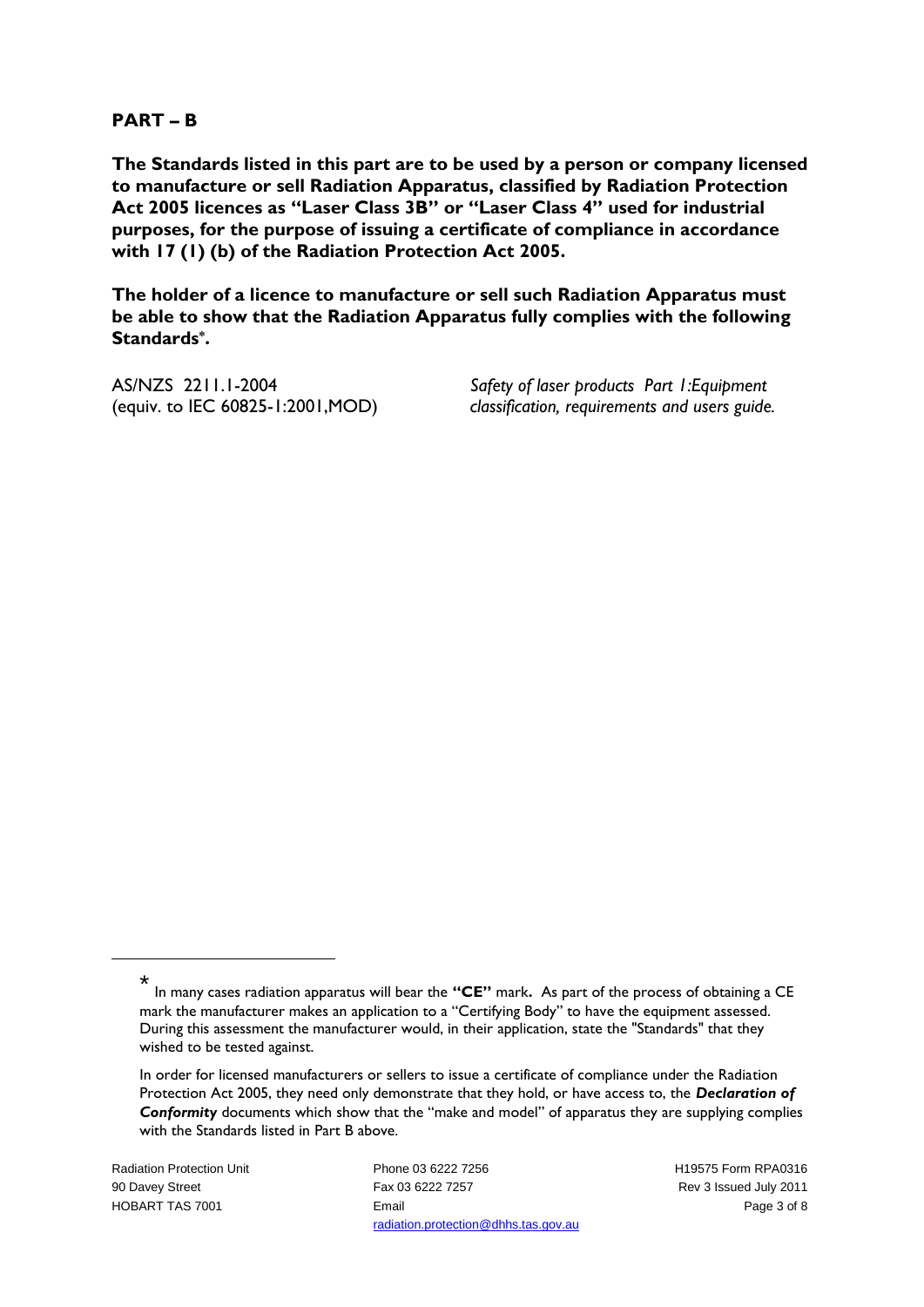### **Section 2 –** PARTS OF STANDARDS AND CODES OF PRACTICE ADOPTED BY THIS STANDARD

| <b>ITEM</b>                                                | <b>Requirements</b>                                                                                                                                                                                                                                                                                                                                                                                                                                                                                                                                                                                                                                                                                                                                                                                                                                                                                                                                   |
|------------------------------------------------------------|-------------------------------------------------------------------------------------------------------------------------------------------------------------------------------------------------------------------------------------------------------------------------------------------------------------------------------------------------------------------------------------------------------------------------------------------------------------------------------------------------------------------------------------------------------------------------------------------------------------------------------------------------------------------------------------------------------------------------------------------------------------------------------------------------------------------------------------------------------------------------------------------------------------------------------------------------------|
| laser product<br>-general<br>engineering<br>specifications |                                                                                                                                                                                                                                                                                                                                                                                                                                                                                                                                                                                                                                                                                                                                                                                                                                                                                                                                                       |
| protective<br>housing <sup>T</sup>                         | AS/NZS 2211.1 4.2.1<br>each laser product must have a protective housing which, when in place, prevents human<br>access to laser radiation (including errant laser radiation) in excess of class 1, except when<br>human access is necessary for the performance of the function (s) of the product.                                                                                                                                                                                                                                                                                                                                                                                                                                                                                                                                                                                                                                                  |
| removal of<br>parts for<br>service                         | AS/NZS 2211.1 4.2.2<br>any parts of the housing or enclosure of a laser product (including embedded laser<br>products) that can be removed or displaced for service and which would allow access to<br>laser radiation in excess of the AEL assigned and are not interlocked must be secured in<br>such a way that removal or displacement of the parts requires the use of tools                                                                                                                                                                                                                                                                                                                                                                                                                                                                                                                                                                     |
| safety<br>interlocks <sup>T</sup>                          | AS/NZS 2211.1 4.3.1 a), b)<br>a safety interlock must be provided for access panels of protective housings when both of<br>the following conditions are met:<br>the access panel is intended to be removed or displaced during maintenance or<br>a)<br>operation.<br>the removal of the panel gives access to laser radiation levels designated by $X$ in the<br>b)<br>table.<br>Removal of the panel must not result in emissions through the opening in excess of Class<br>I M or Class 2 M as applicable according to the wavelength.<br>The safety interlock must be of a design which prevents the removal of the panel until the<br>accessible emission levels are below the AEL of the Class assigned and, in any case, below<br>the limits specified in 4.3.1 b). Inadvertent resetting of the interlock must not in itself<br>restore the emission values above the AEL of the class assigned nor above the limits<br>specified in 4.3.1 b). |
| override<br>mechanism and<br>a label on the<br>interlock   | AS/NZS 2211.1 4.3.2<br>if a deliberate override mechanism is provided, the manufacturer must also provide<br>adequate instruction about safe methods of working. It must not be possible to leave the<br>override in operation when the access panel is returned to its normal position. The<br>interlock must be clearly associated with a label conforming to 5.9.2 "caution - laser<br>radiation when opened and interlocks defeated". Use of the override must give rise to a<br>distinct visible or audible warning whenever the laser is energised or capacitor banks are<br>not fully discharged, whether or not the access panel is removed or displaced. A visible<br>warning must be clearly visible through protective eyewear appropriate for use with the<br>particular laser.                                                                                                                                                           |

Phone 03 6222 7256 Fax 03 6222 7257 Email radiation.protection@dhhs.tas.gov.au H19575 Form RPA0316 Rev 3 Issued July 2011 Page 4 of 8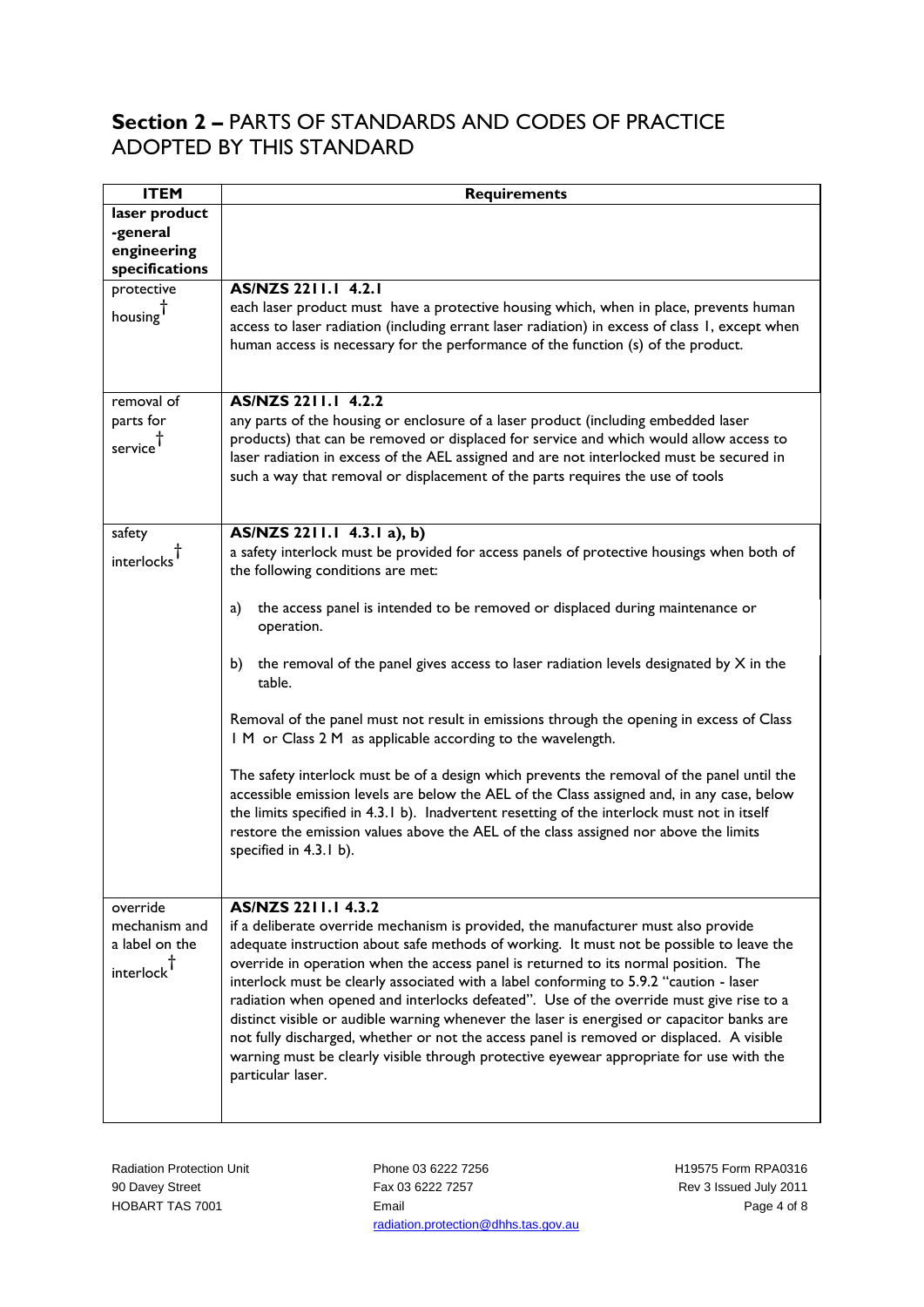| remote                 | <b>AS/NZS 2211.1 4.4</b>                                                                                                                                                            |
|------------------------|-------------------------------------------------------------------------------------------------------------------------------------------------------------------------------------|
| interlock              | Each class 3B and 4 laser system must have a remote interlock connector. When the                                                                                                   |
| connector              | terminals of the connector are open - circuited, the accessible radiation must not exceed                                                                                           |
|                        | class 1 M or Class 2 M as applicable.                                                                                                                                               |
|                        |                                                                                                                                                                                     |
|                        |                                                                                                                                                                                     |
| key control            | <b>AS/NZS 2211.1 4.5</b>                                                                                                                                                            |
|                        | Each class 3B and Class 4 laser system must incorporate a key operated master control.                                                                                              |
|                        | The key must be removable and the laser radiation must not be accessible when the key is                                                                                            |
|                        | removed. In this part the term "key" includes any control devices, such as magnetic cards,                                                                                          |
|                        | cipher combinations, etc.                                                                                                                                                           |
|                        |                                                                                                                                                                                     |
|                        | AS/NZS 2211.1 4.6.1                                                                                                                                                                 |
| laser radiation        |                                                                                                                                                                                     |
| emission               | Each class 3R laser system in the wavelength range below 400 nm and above 700 nm and                                                                                                |
| warning                | each Class 3B and Class 4 laser system must give an audible or visible warning when it is<br>switched on or if capacitor banks of a pulsed laser are being charged or have not been |
|                        | positively discharged.                                                                                                                                                              |
|                        |                                                                                                                                                                                     |
|                        | The warning device must be fail - safe or redundant. Any visible warning must be clearly                                                                                            |
|                        | visible through protective eyewear appropriate for use with the particular laser. The                                                                                               |
|                        | visible warning must be located so that viewing does not require exposure to laser                                                                                                  |
|                        | radiation in excess of the AEL for Class 1 M and Class 2 M                                                                                                                          |
|                        |                                                                                                                                                                                     |
|                        |                                                                                                                                                                                     |
| warning device         | AS/NZS 2211.1 4.6.2                                                                                                                                                                 |
| distances              | each operational control and laser aperture that can be separated by 2 metres or more                                                                                               |
|                        | from a radiation warning device must itself be provided with a radiation warning device.                                                                                            |
|                        | The warning device must be clearly visible or audible to the person in the vicinity of the                                                                                          |
|                        | operational control or laser aperture.                                                                                                                                              |
|                        |                                                                                                                                                                                     |
| aperture               | AS/NZS 2211.1 4.6.3                                                                                                                                                                 |
| indication             | where the laser emission may be distributed through more than one aperture, then a                                                                                                  |
|                        | visible warning device must clearly indicate the output aperture or apertures through                                                                                               |
|                        | which laser emission can occur.                                                                                                                                                     |
|                        |                                                                                                                                                                                     |
|                        |                                                                                                                                                                                     |
| beam stop or           | AS/NZS 2211.1 4.7                                                                                                                                                                   |
| attenuator             | each Class 3B and Class 4 laser system must incorporate one or more permanently                                                                                                     |
|                        | attached means of attenuation (beam stop or attenuator, other than a laser energy source                                                                                            |
|                        | switch, mains connector or key control). The beam stop or attenuator must be capable                                                                                                |
|                        | of preventing human access to laser radiation in excess of Class IM or Class 2 M as                                                                                                 |
|                        | appropriate,                                                                                                                                                                        |
|                        |                                                                                                                                                                                     |
| scanning               | AS/NZS 2211.1 4.10                                                                                                                                                                  |
|                        | laser products intended to emit scanned radiation, and classified on this basis, must not, as                                                                                       |
| safeguard <sup>1</sup> | a result of scan failure or of variation in either scan velocity or amplitude, permit human                                                                                         |
|                        | access to laser radiation in excess of the AEL for the assigned class.                                                                                                              |
|                        |                                                                                                                                                                                     |
|                        |                                                                                                                                                                                     |

Phone 03 6222 7256 Fax 03 6222 7257 Email radiation.protection@dhhs.tas.gov.au H19575 Form RPA0316 Rev 3 Issued July 2011 Page 5 of 8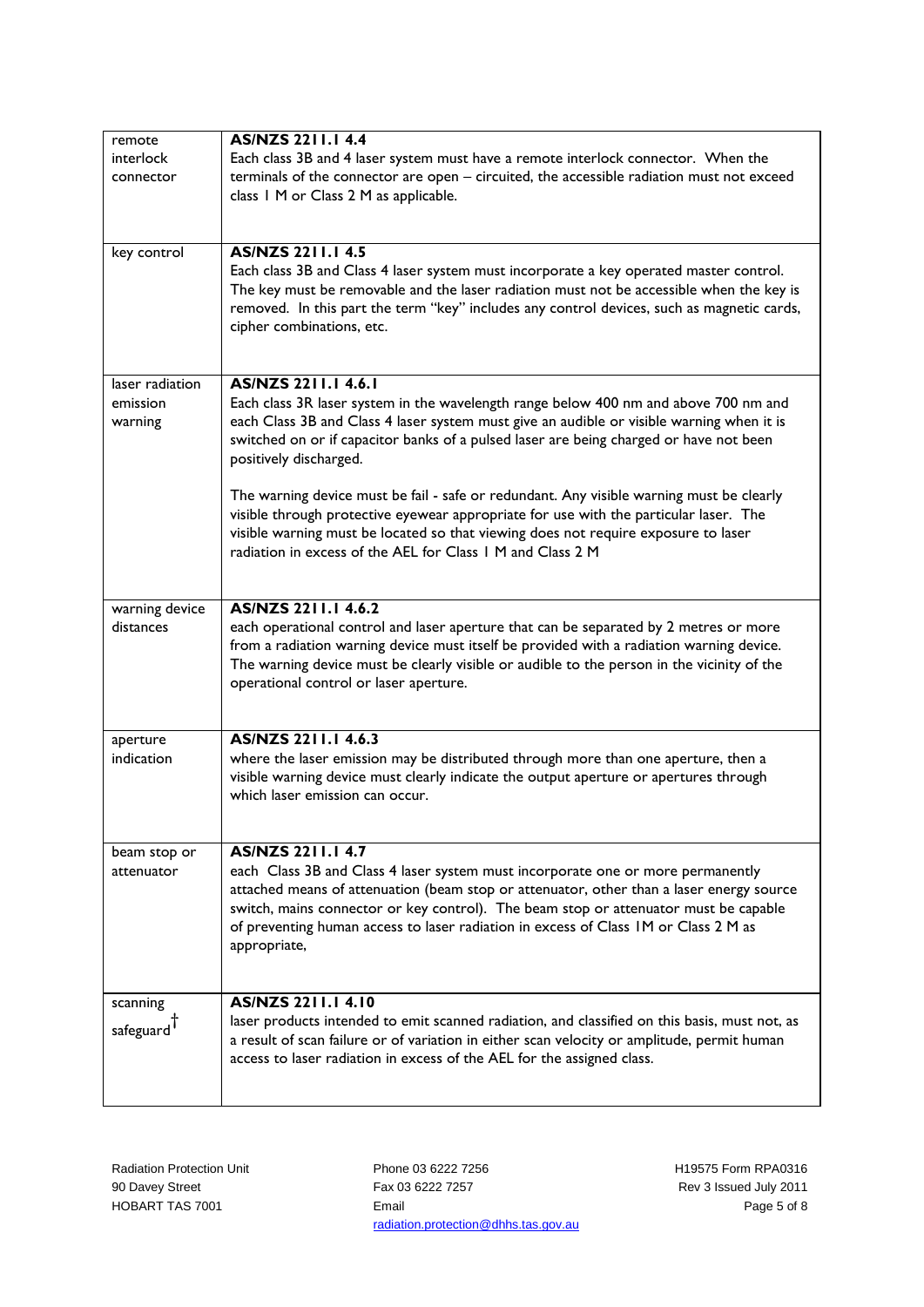| labelling<br>labels for access<br>panels<br>laser product<br>-information<br>provided by<br>the | AS/NZS 2211.1 5.2,5.3,5.4,5.5, 5.6 and 5.7<br>each laser product must carry labels in accordance with<br>AS/NZS 2211.1 5.9.1, 5.9.2.<br>each connection, each panel of a protective housing and each access panel of a protective<br>enclosure which when removed or displaced permits human access to laser radiation in<br>excess of the AEL for Class 1 must have labelling as per<br>AS/NZS 2211.1 6.1 a), b), c), d) e), f)<br>manufacturers of laser products must provide (or see to the provision of) the following<br>information.                                                                                                                                                                                                                                                                                                                                                                                                                                                                                                                                                                               |
|-------------------------------------------------------------------------------------------------|---------------------------------------------------------------------------------------------------------------------------------------------------------------------------------------------------------------------------------------------------------------------------------------------------------------------------------------------------------------------------------------------------------------------------------------------------------------------------------------------------------------------------------------------------------------------------------------------------------------------------------------------------------------------------------------------------------------------------------------------------------------------------------------------------------------------------------------------------------------------------------------------------------------------------------------------------------------------------------------------------------------------------------------------------------------------------------------------------------------------------|
| manufacturer<br>to the user                                                                     | adequate instructions for proper assembly, maintenance and safe use including clear<br>a)<br>warnings concerning precautions to avoid possible exposure to hazardous laser<br>radiation and other hazards associated with the equipment.<br>A statement in appropriate units of beam divergence for collimated beams, pulse<br>b)<br>duration and maximum output, with the magnitudes of the cumulative measurement<br>uncertainty and any expected increase in the measured quantities at any time after the<br>manufacture added to the values measured at the time of manufacture (duration of<br>pulses resulting from unintentional mode-locking need not be specified); however<br>those conditions associated with the product known to result in unintentional mode<br>locking must be specified).<br>Additionally for embedded laser products and other incorporated laser products,<br>similar information must be provided to describe the incorporated laser. The<br>information must also include appropriate safety instructions to the user to avoid<br>inadvertent exposure to hazardous laser radiation. |
|                                                                                                 | legible reproductions of all required labels and hazard warnings to be affixed to the<br>c)<br>laser product or provided with the laser product. The corresponding positions of<br>each label affixed to the product must be indicated or, if provided with the product, a<br>statement that such labels could not be affixed to the product but were supplied with<br>the product and a statement of the form and manner in which they were supplied<br>must be provided.                                                                                                                                                                                                                                                                                                                                                                                                                                                                                                                                                                                                                                                |
|                                                                                                 | a clear indication in the manual of all locations of laser apertures.<br>d)<br>a listing of controls, adjustments and procedures for operation and maintenance,<br>e).<br>including the warning "Caution-Use of controls or adjustments or performance of<br>procedures other than those specified herein may result in hazardous radiation<br>exposure".                                                                                                                                                                                                                                                                                                                                                                                                                                                                                                                                                                                                                                                                                                                                                                 |
|                                                                                                 | in the case of laser products that do not incorporate the laser energy source<br>f)<br>necessary for laser emission a statement of the compatibility requirements for a laser<br>energy source to ensure safety.                                                                                                                                                                                                                                                                                                                                                                                                                                                                                                                                                                                                                                                                                                                                                                                                                                                                                                          |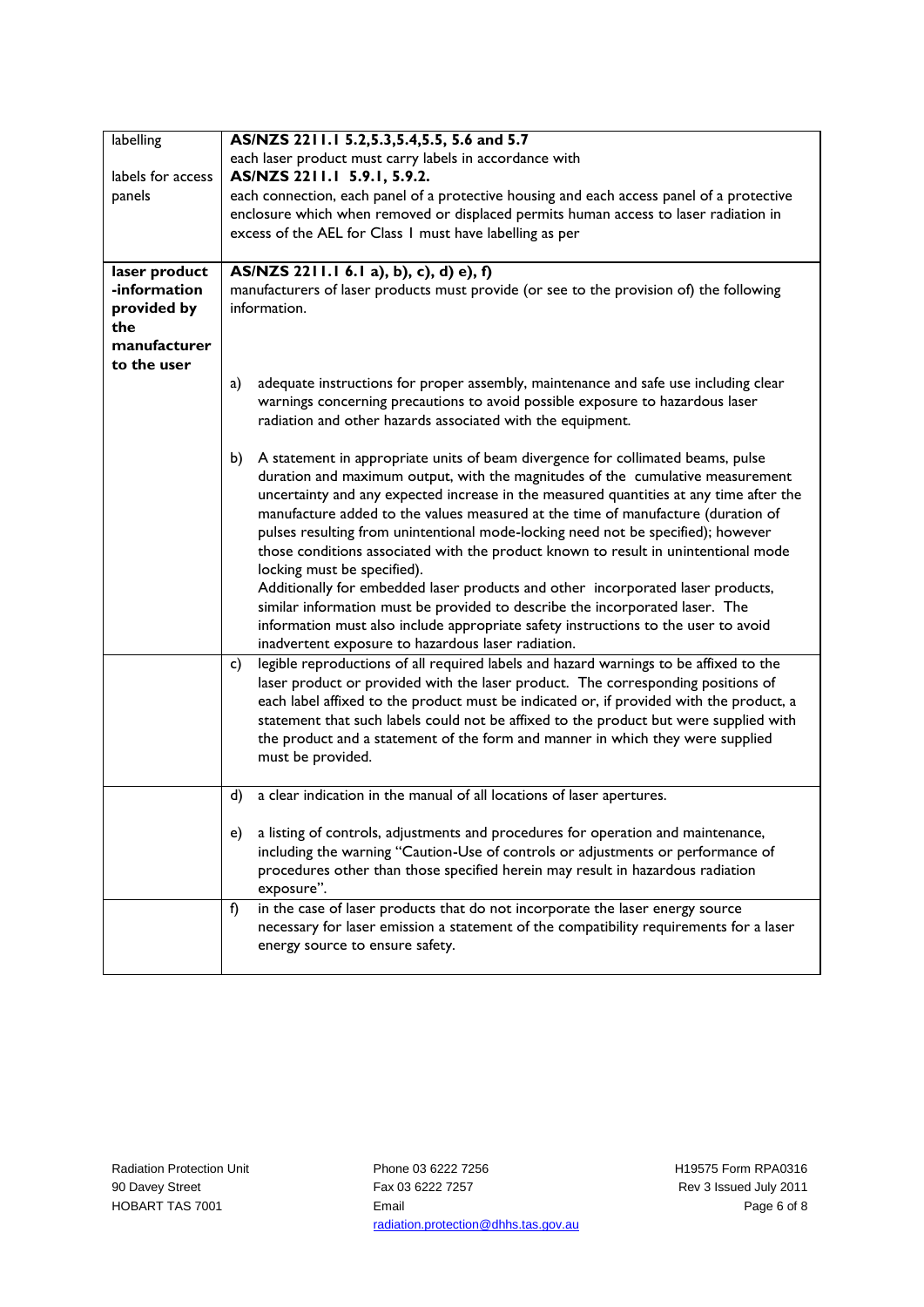| surveying and<br>alignment | AS/NZS 2211.1 12.6.2 a), b), c), d), e), f), g)                                                                                                                                                                                                                                                                                                                                                                                                                                                                |
|----------------------------|----------------------------------------------------------------------------------------------------------------------------------------------------------------------------------------------------------------------------------------------------------------------------------------------------------------------------------------------------------------------------------------------------------------------------------------------------------------------------------------------------------------|
|                            | Areas in which these lasers are used must be posted with appropriate laser<br>a)<br>warning sign.                                                                                                                                                                                                                                                                                                                                                                                                              |
|                            | b) Wherever practicable, mechanical or electronic means must be used to assist in<br>the alignment of the laser.                                                                                                                                                                                                                                                                                                                                                                                               |
|                            | Precautions must be taken to ensure persons do not look directly into the beam<br>C)<br>(prolonged intrabeam viewing can be hazardous). Direct viewing of the beam<br>through optical instruments (theodolite etc) may also be hazardous.                                                                                                                                                                                                                                                                      |
|                            | d)<br>The laser beam should be terminated at the end of its useful path and should in<br>all cases be terminated if the hazardous beam (to NOHD) extends beyond the<br>controlled area.                                                                                                                                                                                                                                                                                                                        |
|                            | The laser beam should be located well above or below eye level wherever<br>e)<br>practicable.                                                                                                                                                                                                                                                                                                                                                                                                                  |
|                            | f)<br>Precautions should be taken to ensure the laser beam is not unintentionally<br>directed at mirror-like (specular) surfaces (but more importantly at flat or<br>concave mirror like surfaces)                                                                                                                                                                                                                                                                                                             |
|                            | When not in use the laser should be stored in a location where unauthorised<br>g)<br>personnel cannot gain access.                                                                                                                                                                                                                                                                                                                                                                                             |
|                            | AS.NZS 2211.1 12.6.4                                                                                                                                                                                                                                                                                                                                                                                                                                                                                           |
|                            | In those exceptional cases where Class 3B lasers are necessary, the requirements of<br>12.6.3 must be followed. In addition human access should not be permitted to laser<br>radiation in the wavelength range from 400 nm to 700 nm with a radiation power that<br>exceed 5 x 10-3 W for any emission duration exceeding $3.8 \times 10 - 4$ s nor should human<br>access be permitted to laser radiation in excess of the AEL for Class I for any other<br>combination of emission durations and wavelength. |
| Laboratory                 |                                                                                                                                                                                                                                                                                                                                                                                                                                                                                                                |
| and<br>Workshop            |                                                                                                                                                                                                                                                                                                                                                                                                                                                                                                                |
| laser<br>installations     |                                                                                                                                                                                                                                                                                                                                                                                                                                                                                                                |
| Class 3B                   | AS.NZS 2211.1 12.5.1 a), b), c), d), e)                                                                                                                                                                                                                                                                                                                                                                                                                                                                        |
|                            | The laser should be operated in a controlled area.<br>a)<br>Care should be exercised to prevent unintentional specular reflections.<br>b)                                                                                                                                                                                                                                                                                                                                                                      |
|                            | The laser beam should be terminated where possible at the end of its useful path<br>c)                                                                                                                                                                                                                                                                                                                                                                                                                         |
|                            | by a material that is diffuse and of such a colour and reflectivity as to make beam                                                                                                                                                                                                                                                                                                                                                                                                                            |
|                            | positioning possible while still minimizing the reflection hazards.<br>Eye protection is required if there is any possibility of viewing either the direct or<br>d)<br>specularly reflected beam, or of diffuse reflections not complying with condition<br>c)                                                                                                                                                                                                                                                 |
|                            | The entrances to areas should be posted with standard laser warning signs.<br>e)                                                                                                                                                                                                                                                                                                                                                                                                                               |
|                            |                                                                                                                                                                                                                                                                                                                                                                                                                                                                                                                |

Radiation Protection Unit 90 Davey Street HOBART TAS 7001

Phone 03 6222 7256 Fax 03 6222 7257 Email radiation.protection@dhhs.tas.gov.au H19575 Form RPA0316 Rev 3 Issued July 2011 Page 7 of 8